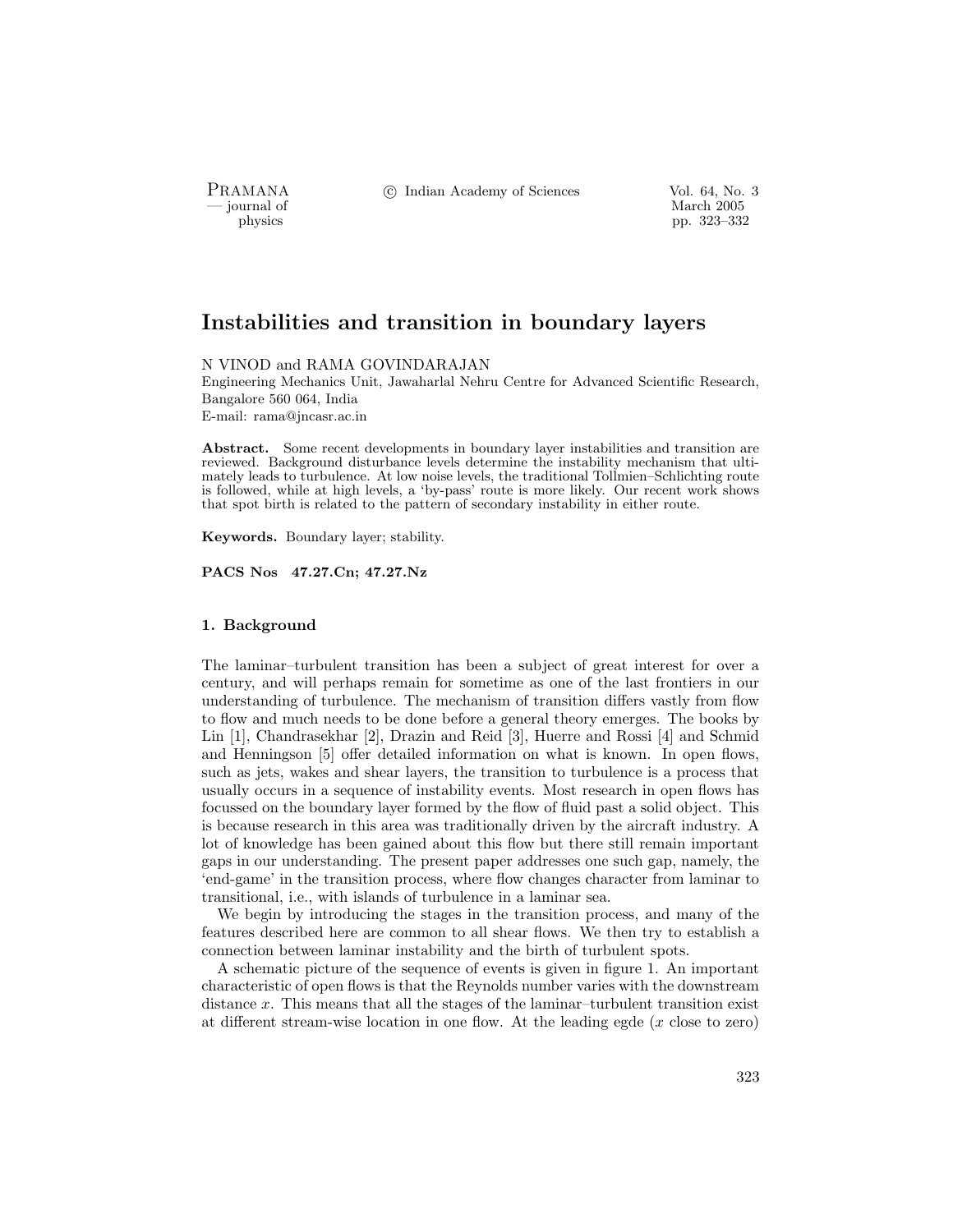

Figure 1. Sequence of events in the laminar–turbulent transition process on a boundary layer formed by the flow past a semi-infinite flat plate. The Reynolds number  $R \equiv \delta U/\nu$  is an increasing function of the downstream distance.

the flow is laminar and far downstream (large  $x$ ) the flow asymptotically goes to fully developed turbulence. We define the Reynolds number as  $R \equiv UL/\nu$ , where U is the local free stream velocity,  $\nu$  is the kinematic viscosity and L is a length scale related to the boundary layer thickness. The transition process begins at low  $x$ with a receptivity stage, during which disturbances existing in the far-field or created by surface roughness, tunnel noise etc. are entrained into the laminar boundary layer and can create forced perturbations within. This stage is important, since the mechanism and the Reynolds number of transition can vary dramatically with both the amplitude and the spectral content of the external noise and the manner in which it is received within. The receptivity process is not well understood; here we do not discuss this. For the present discussion, we take the flow within the stable laminar boundary layer to contain small disturbances of all frequencies.

Above a critical Reynolds number  $R_{cr}$ , i.e., downstream of a certain stream-wise location  $x_{cr}$ , components of disturbances lying within a narrow range of frequencies begin to grow. This growth can be described by linear hydrodynamic stability theory and has been extensively studied for two-dimensional flows. In their pioneering work, Orr [6] and Sommerfeld [7] derived the famous Orr–Sommerfeld (OS) equation for the stability of viscous parallel laminar flows. The Orr–Sommerfeld equation is satisfied by the normal modes of the linear perturbation, and may be derived from the (here 2D) Navier–Stokes equation in a straightforward manner. Flow quantities are split into their mean and a linear perturbation in normal mode form. For example, the wall normal component  $v$  is expressed as

$$
\hat{v}(x, y, t) = v(y) \exp[i k_{\rm p}(x - ct)],\tag{1}
$$

where y is the coordinate normal to the wall, t is the time,  $k_p$  is the stream-wise wave number and  $c$  is the complex wave speed. Eliminating the pressure term, using continuity and linearising the resulting equation, we get

$$
(U - c)(v'' - k_p^2 v) - U''v = \frac{1}{ik_p R}(v^{iv} - 2k_p^2 v'' + k_p^4 v),
$$
\n(2)

where U is the mean velocity, and the primes denote derivative with respect to  $y$ . The boundary conditions are  $v = v' = 0$  at the wall and at  $y \to \infty$ . This equation

324 Pramana – J. Phys., Vol. 64, No. 3, March 2005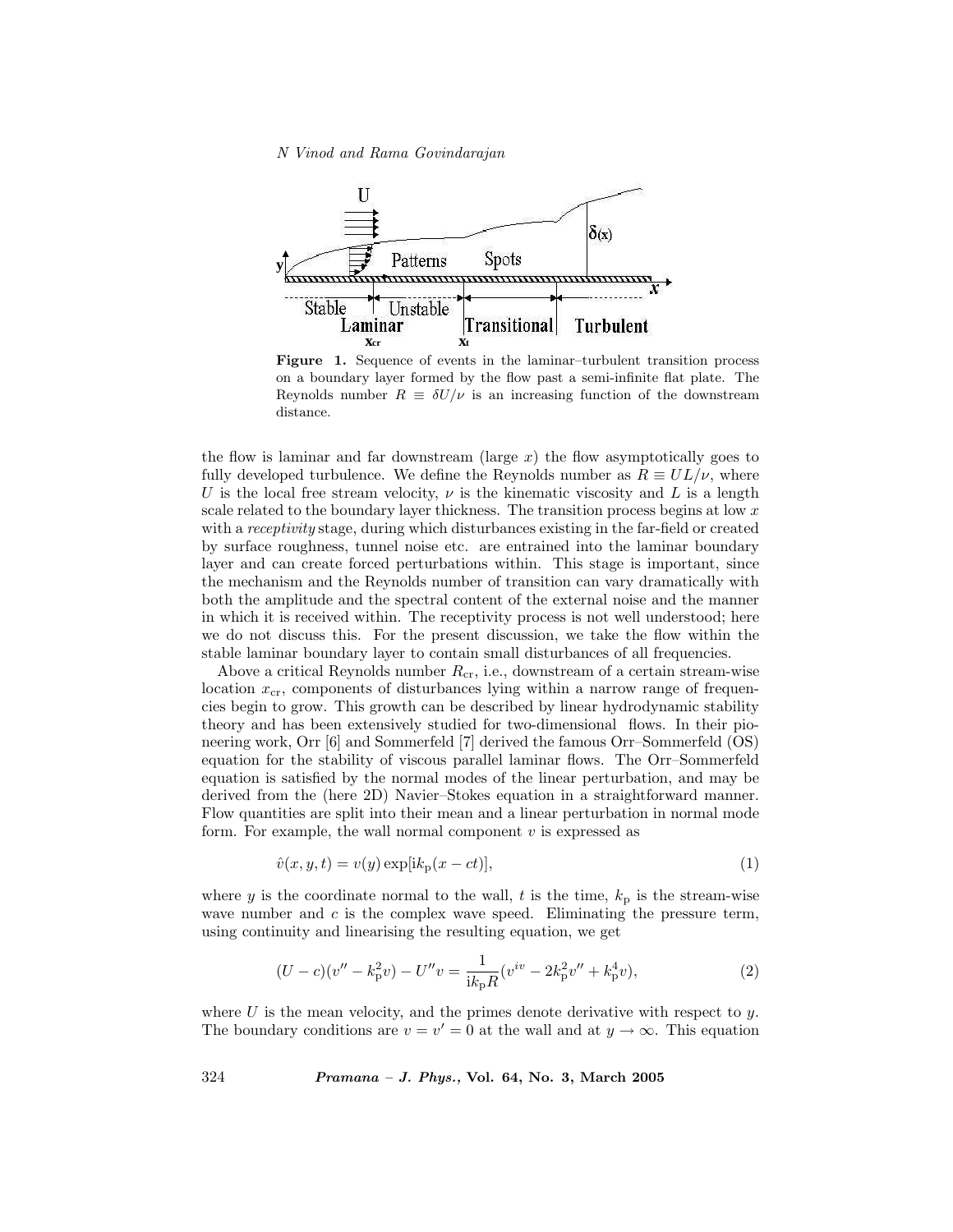Instabilities and transition in boundary layers



Figure 2. Schematic diagram of two types of breakdown. (a) K-type, where the stream-wise wavelength of the pattern is equal to that of the two-dimensional Tollmien–Schlichting waves ( $\lambda_x = \lambda_{\text{TS}}$ ). (b) N-type/H-type,  $\lambda_x = 2\lambda_{\text{TS}}$ . The latter is most often the pattern observed.

was first solved by Tollmien [8] and Schlichting [9], and the growing disturbance waves predicted by them are now known as TS waves. In spite of these theoretical predictions, the existence of wave-like growing disturbances in laminar flow was a matter for debate until the landmark experiments of Schubaurer and Skramstad [10], who measured TS waves downstream of a vibrating ribbon, growing as they convect downstream. The first instabilities are two-dimensional [11]. At a sufficiently large  $x$ , the TS waves have grown to a significant amplitude. We now have an 'almost-periodic' flow, since the flow contains finite oscillations which are very slowly growing as they convect downstream. The new flow is now unstable to three-dimensional secondary modes [12], giving rise to Λ-shaped vortices (see e.g. [13–15]). The  $\Lambda$  vortices form a three-dimensional pattern, where the vortices could be aligned  $(K-type, figure 2a, [16,17])$  or staggered  $(N-type/H-type, figure 1)$ 2b, [17,18]).

The equations for secondary instability are formulated as before [12,19], with the difference that the basic flow is periodic (consisting of the laminar flow plus the most dominant oscillatory mode, denoted here by the subscript 'p' for 'primary disturbance'):

$$
\vec{U}(x, y, z, t) = \{\vec{U}(y)\vec{i} + A_p[u_p(y)\vec{i} + v_p(y)\vec{j}] \times \exp[i(k_p x - \omega_p t)]\} + \vec{\mathbf{u}}_s(x, y, z, t),
$$
\n(3)

the quantity within the curly brackets is the periodic basic flow. Here A, k and  $\omega$ stand for the amplitude, wave number and frequency of the disturbance respectively. The secondary disturbances appear in pairs, e.g.

$$
u_s = \frac{1}{2} [u_+(y) \exp\{i(k_+ x + \beta z - \omega_+ t)\} + u_-(y) \exp\{i(k_- x - \beta z - \omega_- t)\} + \text{c.c.}].
$$
\n(4)

The above ansatz is substituted into the Navier–Stokes and continuity equations, linear terms in the secondary are retained, and disturbance pressure and the stream-

 $Pramana - J. Phys., Vol. 64, No. 3, March 2005$  325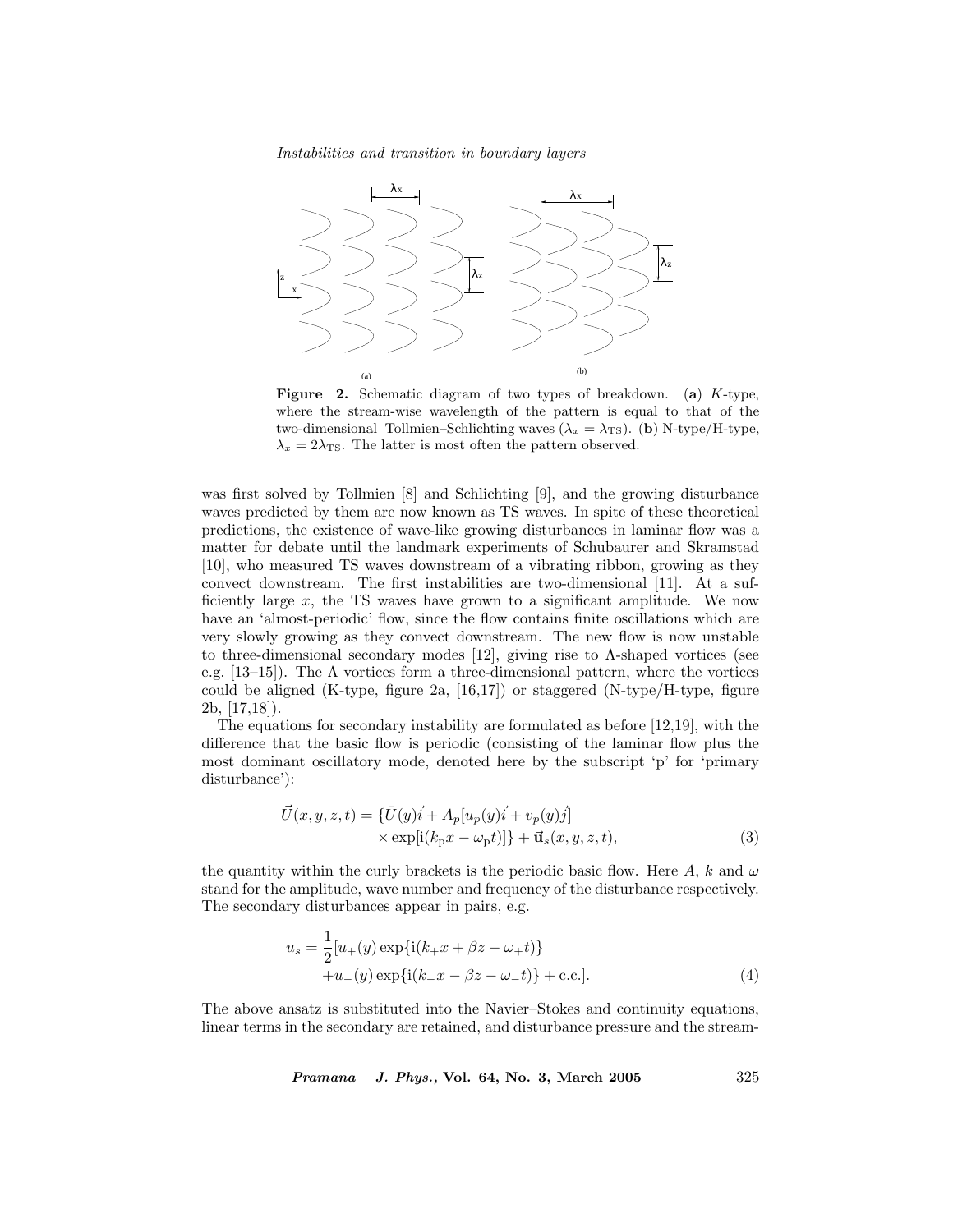wise component of the velocity are eliminated. On averaging over  $x, z$  and  $t$ , only the resonant modes survive, which are related as follows:

$$
k_{+} + k_{-} = k_{p}
$$
, and  $(\omega_{+} + \omega_{-})_{r} = \omega_{p}$ . (5)

The final equations are

$$
\left[i(\omega_{+} - k_{+}U) + \frac{1}{R}(D^{2} - k_{+}^{2} - \beta^{2})\right] \left[(k_{+}^{2} + \beta^{2}) f_{+} - Dv_{+}\right]
$$

$$
-ik_{+}U'v_{+} - A_{p}\left(\frac{k_{+}}{2k_{-}}\right) \left\{[ik_{+}u_{p}D + v_{p}D^{2} + ik_{-}Du_{p}]v_{-}^{*}\right\}
$$

$$
+ \left[\left(\beta^{2} - k_{-}k_{+}\right)v_{p}D + ik_{+}\left(k_{-}^{2} + \beta^{2}\right)u_{p}\right]f_{-}^{*}\right\} = 0
$$
(6)

and

$$
\left[i(\omega_{+} - k_{+}U) + \frac{1}{R}(D^{2} - k_{+}^{2} - \beta^{2})\right](Df_{+} - v_{+})
$$
\n
$$
-ik_{+}U'f_{+} + A_{p}\left(\frac{k_{p} + k_{-}}{2}\right)\left[\frac{v_{p}}{k_{-}}Dv_{-}^{*} - iu_{p}\left(v_{-}^{*} + Df_{-}^{*}\right)\right]
$$
\n
$$
+ \frac{A_{p}}{2}\left[v_{p}\left(\frac{k_{p}\beta^{2}}{k_{-}} + D^{2}\right) - ik_{-}(Du_{p})\right]f_{-}^{*} = 0.
$$
\n(7)

The quantity  $f_+(\equiv -i w_{s+}/\beta)$  is proportional to the span-wise component of the secondary disturbance velocity, and the operator  $D$  stands for differentiation with respect to y. The boundary conditions are

$$
\mathbf{u}_s = 0 \quad \text{at } y = 0 \quad \text{and} \quad \mathbf{u}_s \to 0 \quad \text{as } y \to \infty. \tag{8}
$$

Equations (6) and (7), along with two corresponding equations in  $v_{-}^{*}$  and  $f_{-}^{*}$  describe an eigenvalue problem for the secondary instability. The resulting flow contains a pattern of high- and low-disturbance vorticity as shown in figure 2.

Further downstream, i.e., in the short region downstream of the patterns and immediately upstream of  $x_t$  in figure 1, there follows a succession of events which are not completely understood even in a two-dimensional boundary layer. The location  $x_t$  is defined here as the onset of transition. The behaviour downstream of  $x_t$  is discussed in §3. Briefly, the flow now changes character: we see patches of turbulence (called turbulent spots). The spots grow both in the stream-wise and span-wise directions as they convect downstream with the flow [20]; in this process they often merge with neighbouring spots, until the flow asymptotically becomes fully turbulent (at some large  $x$ ). The region surrounding the turbulent spots is laminar, but not quite of the same character as the flow upstream of  $x_t$ .

## 2. Transient growth of disturbances

The events upstream of  $x_t$  do not always occur as described above. When external disturbance levels are high, a laminar boundary layer can display high levels

326 Pramana – J. Phys., Vol. 64, No. 3, March 2005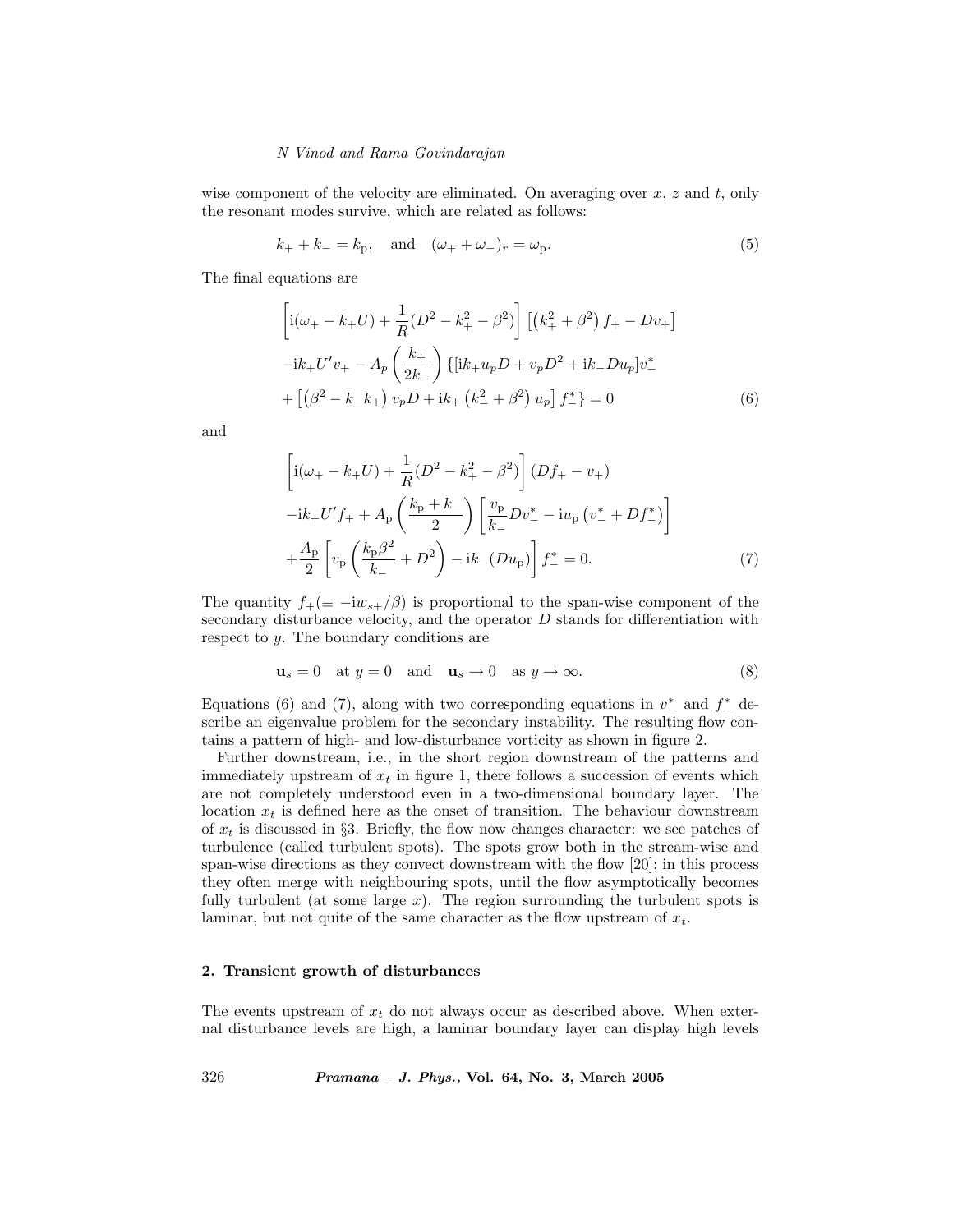#### Instabilities and transition in boundary layers

of transient growth of disturbances even while being asymptotically stable, and 'by-pass' the linear and secondary growth stages [5]. Bypass transition can take place due to a variety of alternate mechanisms, such as the temporary algebraic growth of disturbances, or the breakdown due to a pair of growing oblique waves. We will discuss only the former in this paper. Another interesting but infrequent variant, which will not be discussed here, is the gradual filling up of the disturbance spectrum to obtain fully developed turbulence [18].

Let us now see how transient growth is created by a linear mechanism. An instance of algebraic growth of disturbances was provided by [21] for an inviscid flow. It was in the famous work of [22], where the mechanism for algebraic growth which could lead to transition to turbulence was explained. A shear flow contains a host of disturbance eigenmodes which satisfy the OS equation or variants of it. Each mode is exponentially decaying, but since the OS operator is not self-adjoint, the eigenfunctions are not orthogonal. The waves can thus interfere so that at short times the total disturbance kinetic energy grows algebraically. At long times, all the disturbances, if still behaving linearly, would of course decay exponentially, but if the temporary growth of disturbance kinetic energy is high enough, nonlinear mechanisms can take over at finite time, and drive the flow to turbulence. The likelihood of such transient growth in boundary layers has been evaluated (e.g., [23–26]). These studies show that in high disturbance environments, algebraic growth can be of sufficient magnitude to activate a transition to turbulence. It is seen that vorticity perturbations which are aligned in the stream-wise direction, and with a span-wise wavelength of the order of the boundary layer thickness [27] have the highest potential for transient energy amplification. Incidentally, the importance of stream-wise vortices, in producing turbulence was known to the community earlier, since Landahl [28,29] first introduced the lift-up mechanism. The stream-wise vortices serve to move low momentum fluid away from the wall, and high momentum fluid towards the wall, giving rise to 'stream-wise streaks', which are narrow elongated regions of lower or higher stream-wise speed than the surrounding fluid. Their characteristic shape is visualised by Boiko et al [30]. As time passes, the streaky pattern attains its maximum amplitude, and undergoes a secondary instability which deforms the pattern in the manner shown in figure 3 (from [5]) and causes breakdown to turbulence. From a linear inviscid stability analysis of the streaky boundary layer [23] it is seen that secondary instability is triggered when the disturbance amplitude exceeds 26% of the free-stream velocity.

More recently, experiments to check the occurrence of algebraic growth are being conducted for a variety of flows. The experiments of White [31] on a flat plate boundary layer show qualitative agreement with the theory. A streak was generated at the leading edge here and its downstream behaviour was observed. There were, however, quantitative discrepancies. For example, in the experiment, the maximum transient growth occurred well upstream of the location predicted by the theory. The wall-normal location of the maximum disturbance was different as well. Boiko and Chun [32] again study the evolution of a streak in a flat plate boundary layer, this time generated somewhat downstream of the leading edge. They found that the span-wise wave number at which the transient growth is maximum is much smaller than theoretically predicted. The investigations of Fransson *et al* [33], confirm the findings of White [31], and conclude that these discrepancies are due

 $Pramana - J. Phys., Vol. 64, No. 3, March 2005$  327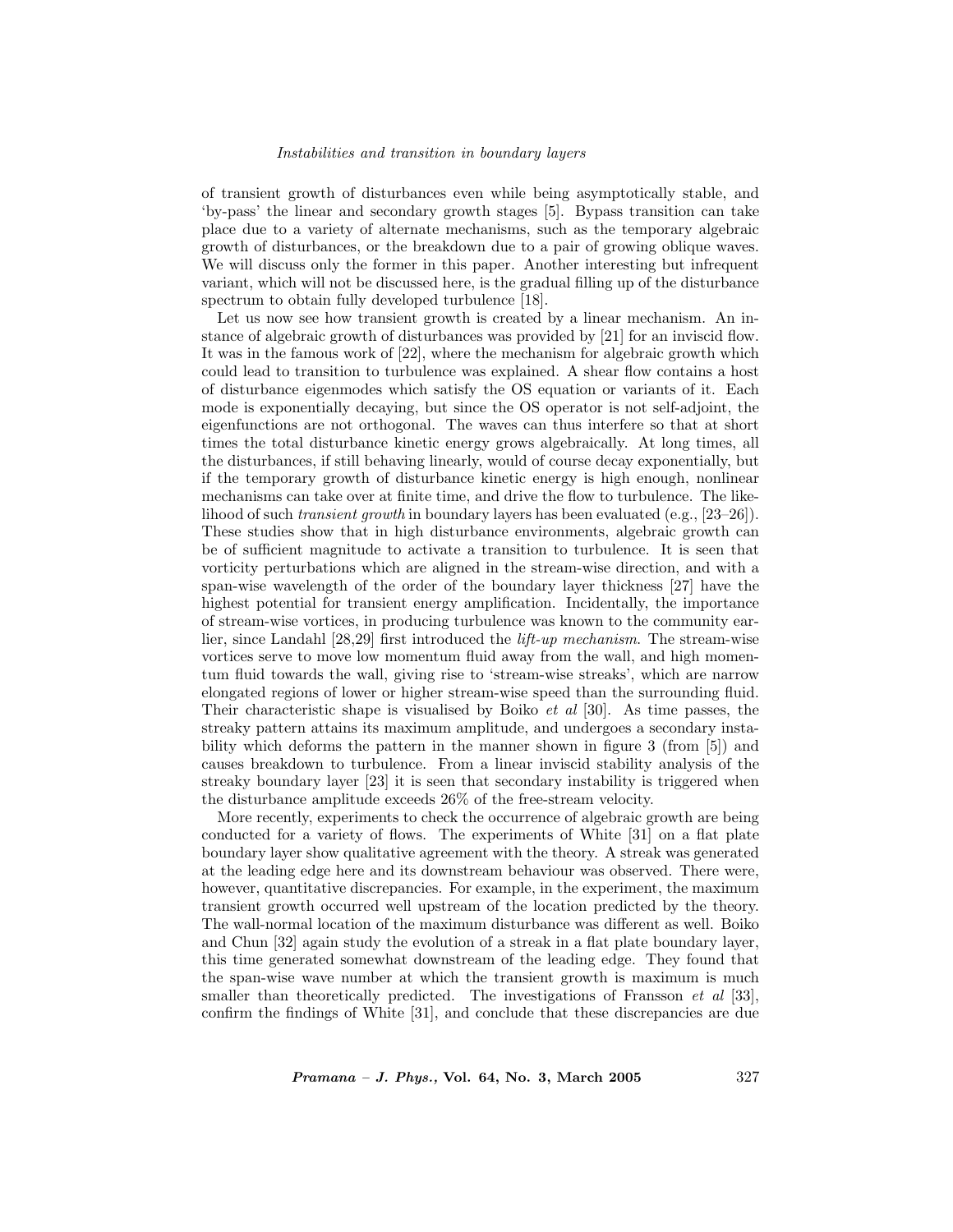

Figure 3. Contours of stream-wise velocity in the secondary instability of streaks. The solid and dashed lines represent low- and high-speed streaks respectively. Fundamental modes are shown on the left, and subharmonic ones on the right.

to span-wise vortices generated by roughness elements in the boundary layer. They show that experimentally generated streaks of very large amplitude are inviscidly stable to secondary instability. Incidentally, it was found in both computations and experiment that the presence of streaks has a stabilising effect on TS waves themselves. So it is clear that an alternate mechanism has to be in operation [23,25,26,34]. The studies of Corbett and Bottaro [35] on boundary layers in the presence of a stream-wise pressure gradient show again that the largest transient amplification results from stream-wise vortices.

In channels and pipes 'bypass' is the standard route to turbulence. In the former, linear instability occurs at extremely high Reynolds numbers, and the latter is linearly stable at all Reynolds numbers. In pipes, Faisst and Eckhardt [36] identified coherent structures moving with a constant wave speed, which cause breakdown to turbulence. The experiments of Hof  $et$  al [37] demonstrate the existence of finite amplitude disturbances arranged in specific patterns in the cross-section. A detailed discussion about these studies is beyond the scope of this paper, which is restricted to boundary layers.

## 3. The transition zone

The transition region (between  $x_t$  and fully developed turbulence) shown in figure 1 consists of localised turbulent patches (turbulent spots) surrounded by laminar flow. The spots are all arrowhead shaped. They grow self-similarly as they convect downstream and merge with one another (as seen in [20] and many later experiments). The head and rear move at fixed fractions of the flow velocity. An obvious quantitative description of the transition zone is in terms of the variation with  $x$  of the intermittency,  $\gamma$  (defined as the fraction of time for which the flow is turbulent).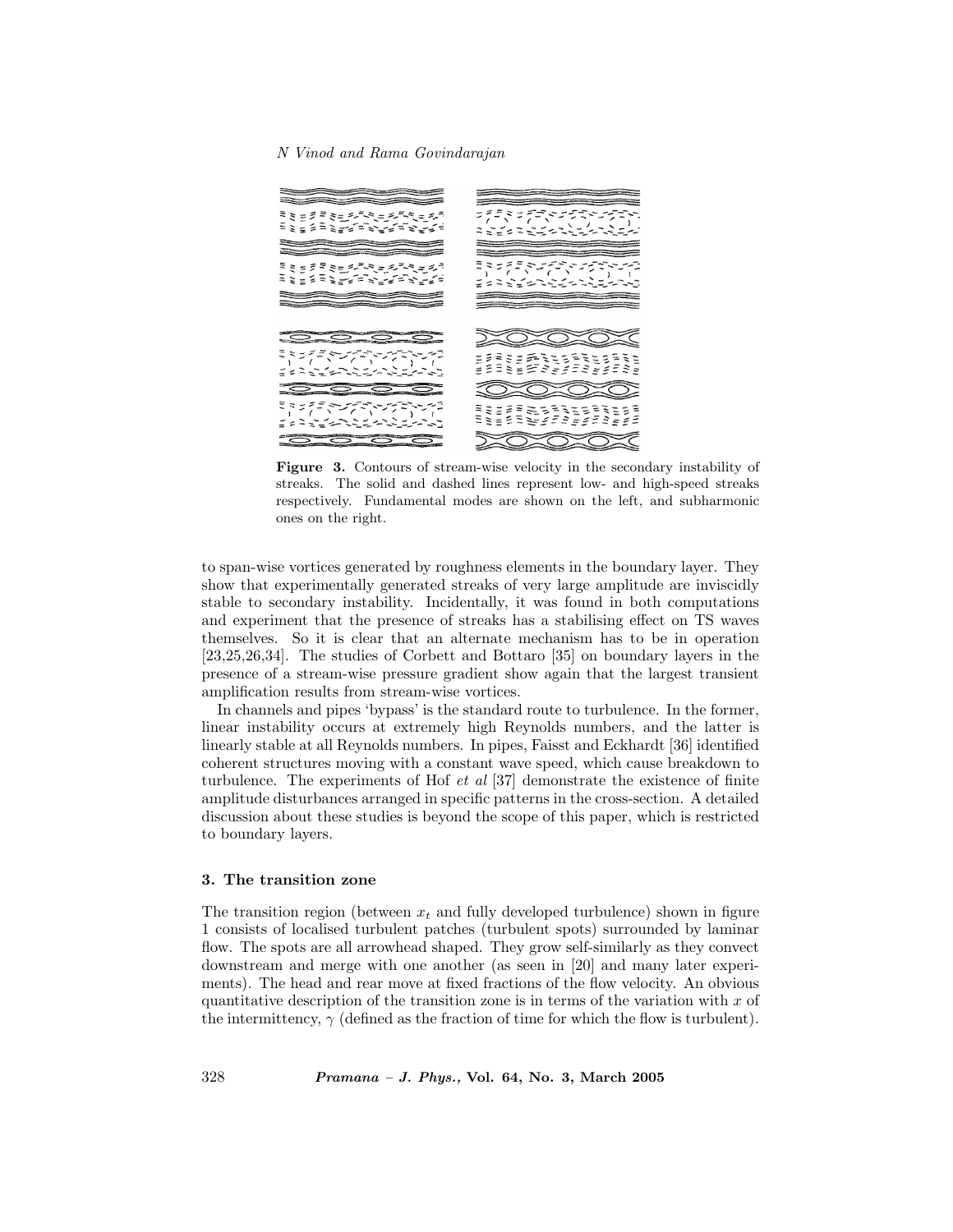#### Instabilities and transition in boundary layers

With spots appearing randomly in accordance with a Poisson distribution in time and a uniform distribution in the span-wise coordinate  $z, \gamma$  would vary downstream as [38]

$$
\gamma = 1 - \exp\left[\frac{-n\sigma}{U}(x - x_t)^2\right].\tag{9}
$$

It is also useful to define an intermittency parameter [38],  $F \equiv \sqrt{-\log(1-\gamma)}$ . If spot birth were to be totally random (as has been assumed hitherto)  $F$  would vary linearly in x. (We take it here that all the spots breakdown in the neighbourhood of  $x_t$  [38]. This is often a good assumption, and its validity is discussed in detail in [39].)

An important open question in this problem is that of how the birth of spots is related to the instability waves upstream. As far as we know, only empirical correlations between the two are in use. We have recently attempted [40] to provide a partial answer to this question. We consider the secondary instability of both TS waves and stream-wise streaks, and show that the moving two-dimensional pattern of maxima in disturbance vorticity can give rise to a spatio-temporal pattern in the birth of turbulent spots. The connection is especially clear in (i) the secondary instability of streaks and (ii) the oblique pattern arising out of TS waves in adverse pressure gradient boundary layers, such as would be formed in the flow past a wedge. This connection is established indirectly by comparing  $F(x)$  obtained from a cellular automaton simulation to experiment. If spot birth is mostly regular in space and time, in a specific pattern with wavelenghts and frequency as decreed by secondary instability, we find that the resulting  $F(x)$  is nonlinear, with a slope that increases with x. The agreement with experimental measurements of intermittency in (i) and (ii) above is excellent, as seen in figure 4. Experiments in TS wave-driven transition on flat plate boundary layers, on the other hand, show a linear variation of  $F$  with  $x$ , in accordance with a random birth of spots. The reasons for this are discussed in [40]. This finding suggests that experiments performed in adverse pressure gradient (decelerating) boundary layers are likely to be 'cleaner', i.e., since there is less scope for randomness, spot birth is likely to be regular.

It is relevant to point out that in the experiments of Prigent et al [43] in plane Couette flow and Taylor–Couette flow, oblique patterns which precede turbulent spirals and spots have been observed. This sequence resembles what we expect is happening in boundary layers.

Complex interacting dynamical systems often display self-organised critical behaviour, i.e., they adjust themselves automatically to a state characterised by power-law correlations in both space and time [44]. This indicates that there is no characteristic length or time-scale that controls the behaviour of the system. In a transition zone dominated by a pattern of instability, we do not expect selforganised criticality. This is because (i) the frequency in the birth of spots and their downstream growth determine a length-scale of the transition zone and (ii) the pattern of highs and lows in the instability indicates some span-wise alignment in spot birth, which should lead to modulations of known wavelength in the downstream behaviour. The probability density function of the persistence time  $w_t$  of laminar flow, defined as the extent of time that the flow continuously remains laminar is plotted in figure 5. The expectations above are borne out. In the case of random

 $Pramana - J. Phys., Vol. 64, No. 3, March 2005$  329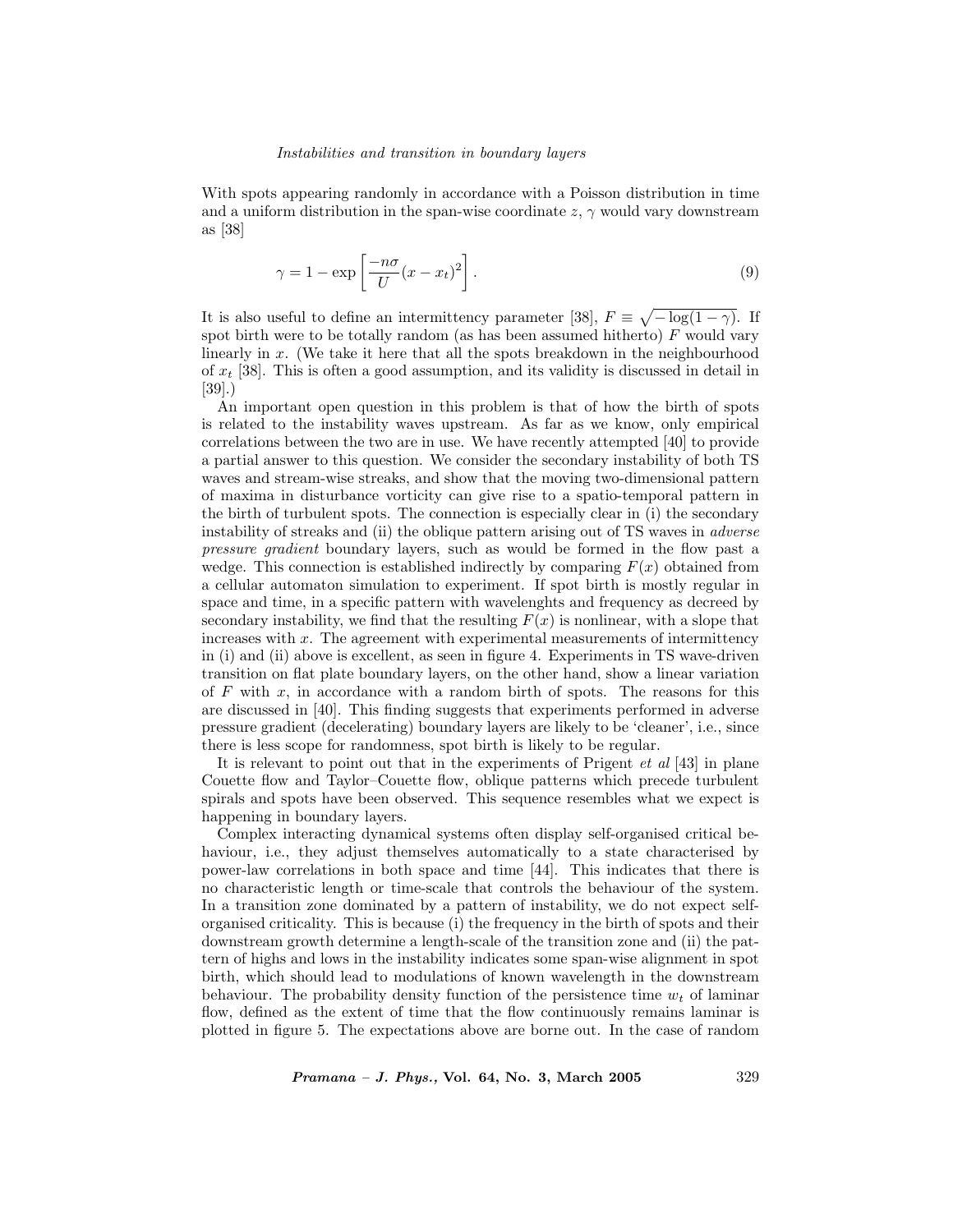

Figure 4. Variation of the intermittency with  $x$ . Line: stochastic simulation [40], spot birth according to the dominant instability mode; symbols: experiment,  $(a)$  in an adverse pressure gradient flow [41] (b) streak breakdown on a flat plate boundary layer [42].



Figure 5. Probability density function (PDF) of 'waiting time' [40].

breakdown, the probability distribution function (PDF) of the persistence time decays exponentially with persistence time, whereas in the case of regular breakdown, there is significant modulation.

## 4. Conclusions

There are many issues not examined in this paper, such as the effect of wall roughness, about which a lot of recent research has focussed. We have restricted our review to some of what is known about the later stages of transition to turbulence in a boundary layer. Background disturbances play a large role in determining how and when transition will take place. Our recent work shows that spot birth is likely to be determined (at least in part) by the pattern of instability preceding this stage.

330 Pramana – J. Phys., Vol. 64, No. 3, March 2005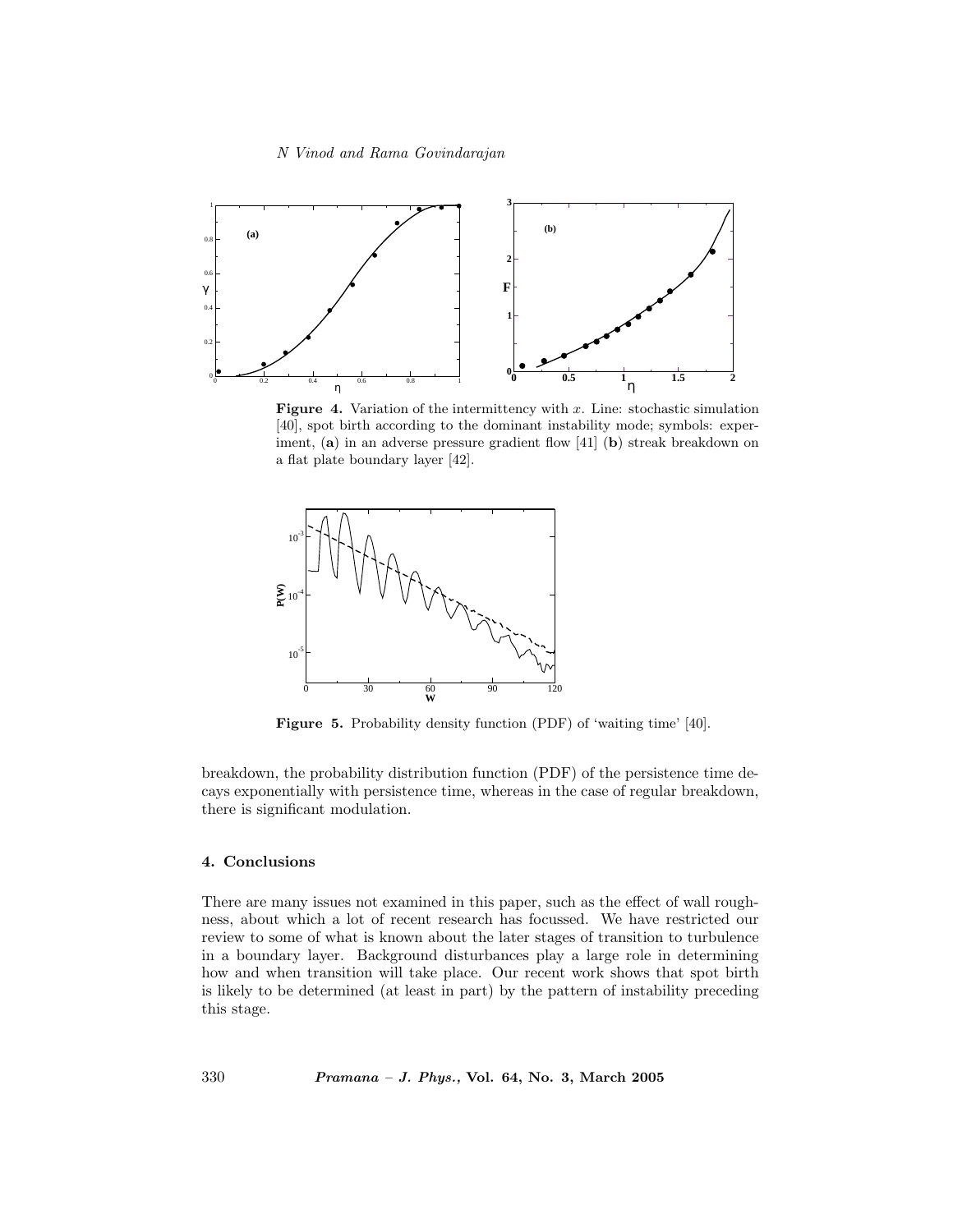#### Acknowledgements

The authors thank the Defence Research and Development Organisation, Government of India, for providing financial support for this work.

#### References

- [1] C C Lin, The theory of hydrodynamic stability (Cambridge University Press, London, 1955)
- [2] S Chandrasekhar, Hydrodynamics and hydromagnetic stability (Oxford University Press, London, 1961)
- [3] P G Drazin and W H Reid, Hydrodynamic stability (Cambridge University Press, London, 1981)
- [4] P Huerre and M Rossi, Hydrodynamic instabilities in open flows, in Hydrodynamics and nonlinear instabilities edited by C Godreche and P Manneville (Cambridge University Press, Cambridge, 1998) pp. 81–288
- [5] P J Schmid and D S Henningson, Stability and transition in shear flows (Springer, New York, 2001)
- [6] W M F Orr, Proc. R. Irish Acad. 27(3), 69 (1907)
- [7] A Sommerfeld, Proc. Fourth Int. Cong. Math., Rome, III, 116 (1906)
- [8] W Tollmien, Nacher. ges. Wiss. Gottingen, Math-phys. Kl. (1929) pp. 21–24
- [9] Schlichting, Zur entstehung der turbulenz bei der plattenstromung, Nachr. Ges. Wiss. Gottingen, Math-phys. Kl. (1933) pp. 181–208
- [10] G B Schubauer and H Skramstad, J. Res. Nat. Bur. Standards 38, 251 (1947)
- [11] H B Squire, Proc. R. Soc. London A, 142, 621 (1933)
- [12] T Herbert, Annu. Rev. Fluid Mech. 20, 487 (1988)
- [13] K H Bech, D S Henningson and R A W M Henkes, Phys. Fluids 10(6), 1405 (1998)
- [14] H L Reed and W S Saric, Ann. Rev. Fluid Mech. 28, 389 (1996)
- [15] W S Saric, H L Reed and E B White, Ann. Rev. Fluid Mech. 35, 413 (2003)
- [16] P S Klebanoff, K D Tidstorm and L M Sargent, J. Fluid. Mech. 12, 1 (1962)
- [17] A R Wazzan, *Prog. Aerosp. Sci.* **16(2)**, 99 (1975)
- [18] Y S Kachanov, V Kozlov and V Y Levchenko, Izv. Akad. Nauk SSSR, Mekh. Zhidk. Gaza 3, 49 (1977)
- [19] R Govindarajan, V S L'vov, I Procaccia and A Sameen, Phys. Rev. E67, 026310 (2003)
- [20] H Emmons, *J. Aero. Sci.* **18**, 490 (1951)
- [21] T Ellingsen and E Palm, *Phys. Fluids* **18**, 487 (1975)
- [22] L Trefethen, A Trefethen, S Reddy and T Driscoll, Science 261, 578 (1993)
- [23] P Andersson, L Brandt, A Bottaro and D Henningson, J. Fluid Mech. 428, 29 (2001)
- [24] L Brandt and D Henningson, *J. Fluid Mech.* **472**, 229 (2002)
- [25] L Brandt, C Cossu, J M Chomaz, P Huerre and D Henningson, J. Fluid Mech. 485, 221 (2003)
- [26] A V Boiko, K J A Westin, B G B Klingmann, V V Kozlov and P H Alfredson, J. Fluid Mech. 281, 219 (1994)
- [27] P Andersson, M Berggren and D S Henningson, Phys. Fluids 11, 134 (1999)
- [28] M T Landahl, SIAM J. Appl. Math. 28, 735 (1975)
- [29] M T Landahl, J. Fluid Mech. 98, 243 (1980)
- [30] A V Boiko, Eur. J. Mech. B Fluids 21, 325 (2002)